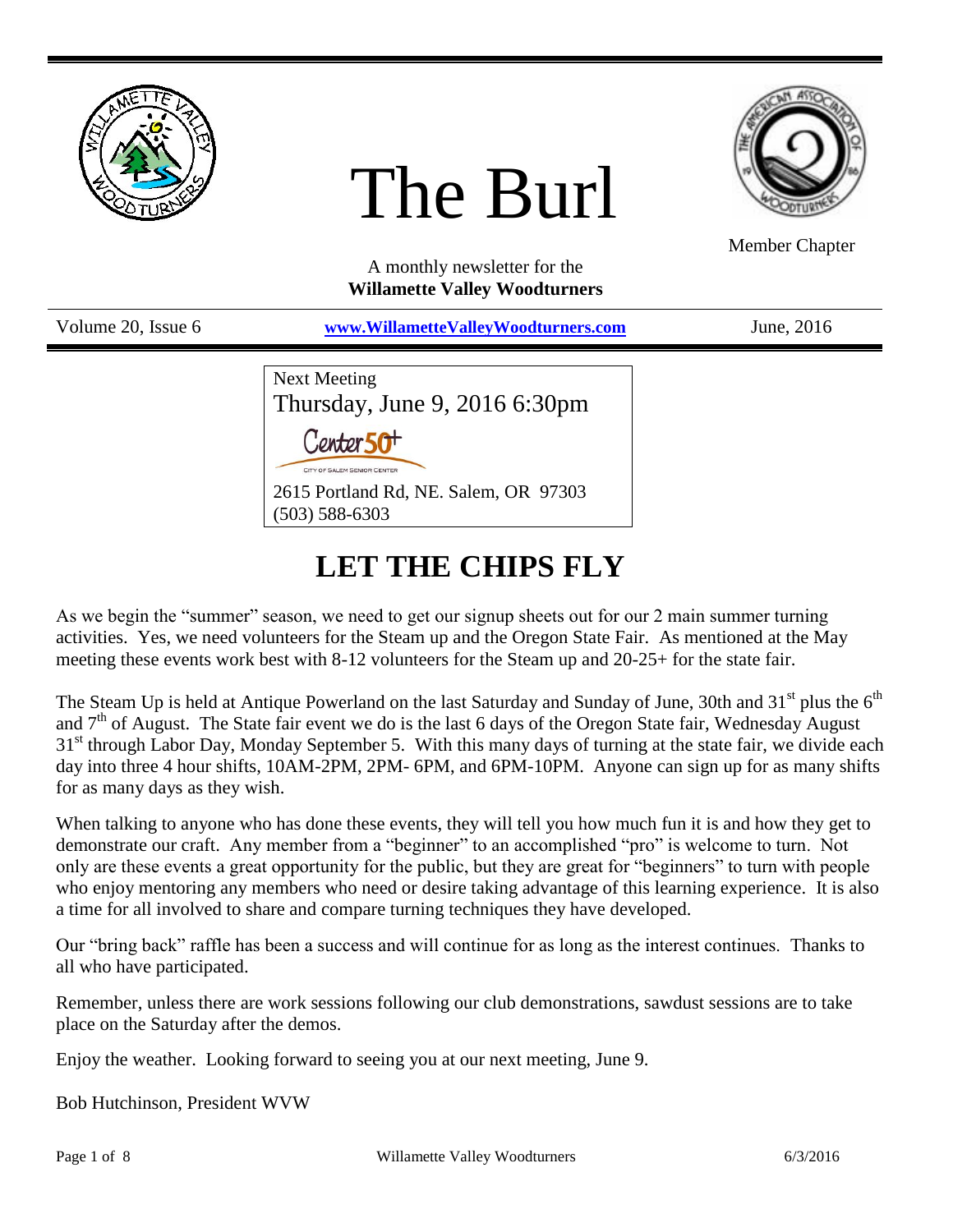

#### Submitted by Mark Choitz

The club sent seven **Beads of Courage** boxes to the 2016 National AAW Symposium in Georgia. The Beads of Courage program supports kids going through serious illness like cancer. Through the Beads of Courage, children receive a unique bead to represent each procedure or treatment. For example, a red bead for each blood transfusion, a yellow bead for each night in the hospital, a star bead for surgery, a white bead for chemotherapy. Their collection of beads becomes a tangible record of their journey. Each wood turned box will be used to hold a sick child's precious beads.



Thanks to the following members for turning and donating boxes: **Paul Hirt, Jim Devorss, Bruce Stangeby, Terry Gerros, Darcy Tataryn, Mark Choitz and Henrik Åberg**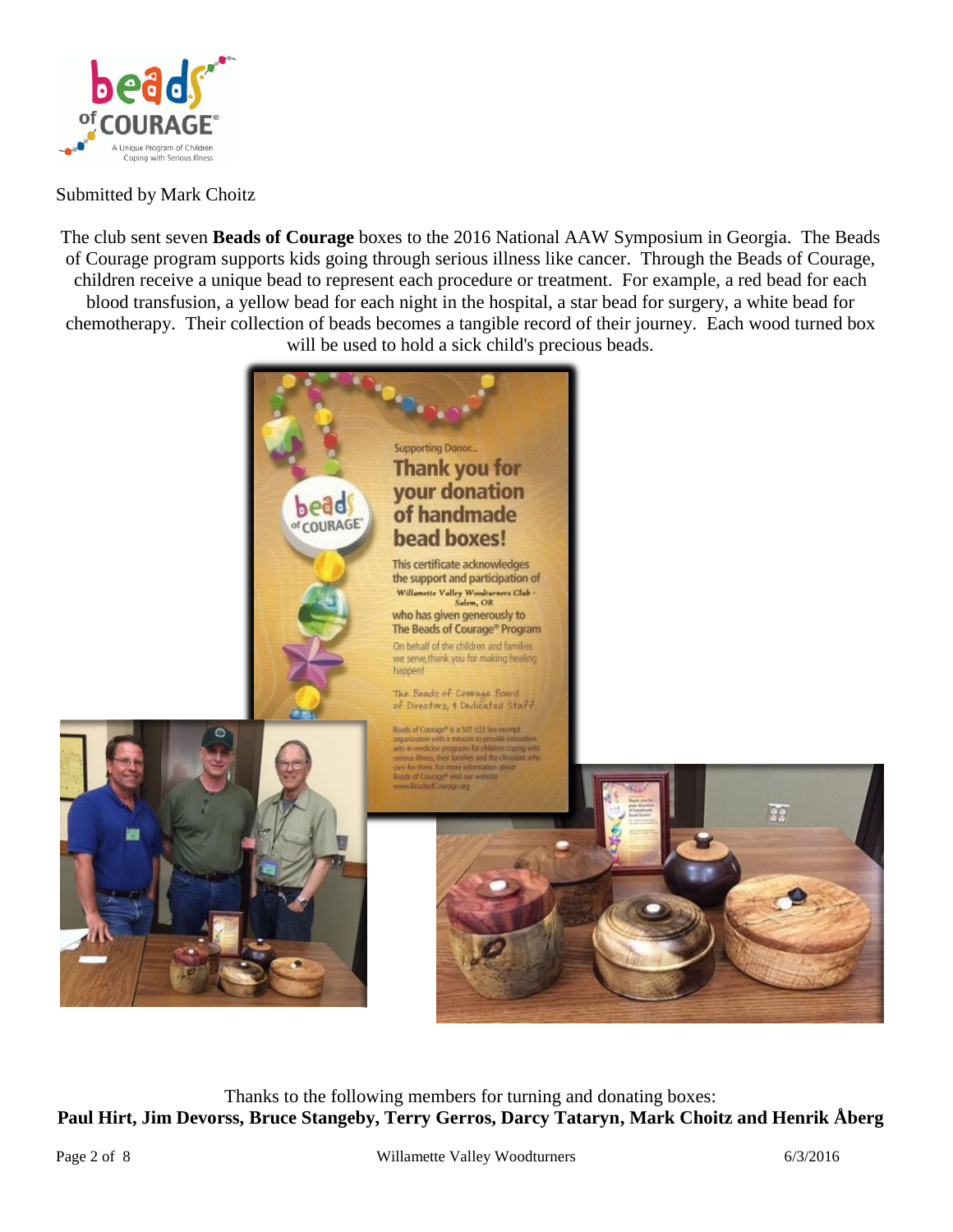## **Jun 9 Demonstrator: Phil Lapp -** winged bowl from a crotch piece

**Phil W. Lapp bio:** I have been a local hazelnut farmer since 1960 thus developing a close appreciation of nature and the land. For as long as I can remember I have collected odd shaped or unusual pieces of wood, always seeing something of beauty hidden beneath the surface.

\_\_\_\_\_\_\_\_\_\_\_\_\_\_\_\_\_\_\_\_\_\_\_\_\_\_\_\_\_\_\_\_\_\_\_\_\_\_\_\_\_\_\_\_\_\_\_\_\_\_\_\_\_\_\_\_\_\_\_\_\_\_\_\_\_\_\_\_\_\_\_\_\_\_\_\_\_\_\_\_\_\_\_\_\_\_\_\_

I packed these pieces home, not knowing quite how to expose the hidden treasure. Using the wood lathe as my palette I take the rough wood and begin exposing the grain, texture and color of the piece. Following the natural lines and shape I enhance and highlight the characteristics of the wood by adding carving, burning, coloring, metallic powders, or anything that will bring out the beauty I see. Because God made every piece of wood unique every finished piece is one of a kind.

All of my pieces are turned from found or recycled wood, most of it local, although I have brought pieces home from our travels. I never cut a living tree down to obtain wood, although I sometimes rescue material from firewood piles or wood that was destined for the land fill or chipper.

#### **June Sawdust Session - TBD**

Where: Terry Gerros' shop (820 Cordon Rd. NE) When: 9-1 P.M. Saturday following the club meeting. (June 11th) What to bring:

## **Upcoming Events** by Terry Gerros

**Jul 14 Demonstrator: Eric Löfström** with a Workshop to follows

**Aug 11 Demonstrator: Kathleen Duncan -** Piercing

**Sep 8 Demonstrator: Terry Gerros -** Twist work

**Oct 13 Demonstrator: Open**

**Nov 10 Club auction!!!!**

**Dec 8 Demonstrator: Open**

# **SYMPOSIUM SCHEDULES**

There is something planned for every month that may match your travel plans:

AAW 30th International Symposium, Atlanta, GA June 9th-12th, 2016

- Turn-On! Chicago 2016 Mundelein, IL, July 22nd-24th 2016
- Saskatchewan Woodturning Symposium 2016 Regina, SK, July 22nd-24th 2016
- SWATurners Symposium, Waco, TX August 26th-28th, 2016
- 17th Rocky Mountain Woodturning Symposium, Loveland, CO September 16th-18th 2016
- 5th Segmenting Symposium Quincy, MA, October 27th-30th 2016
- Virginia Woodturners (10 clubs) Fishersville, VA, November 5th-6th 2016
- **Oregon Woodturning Symposium, Albany, OR, March 17th-19th, 2017**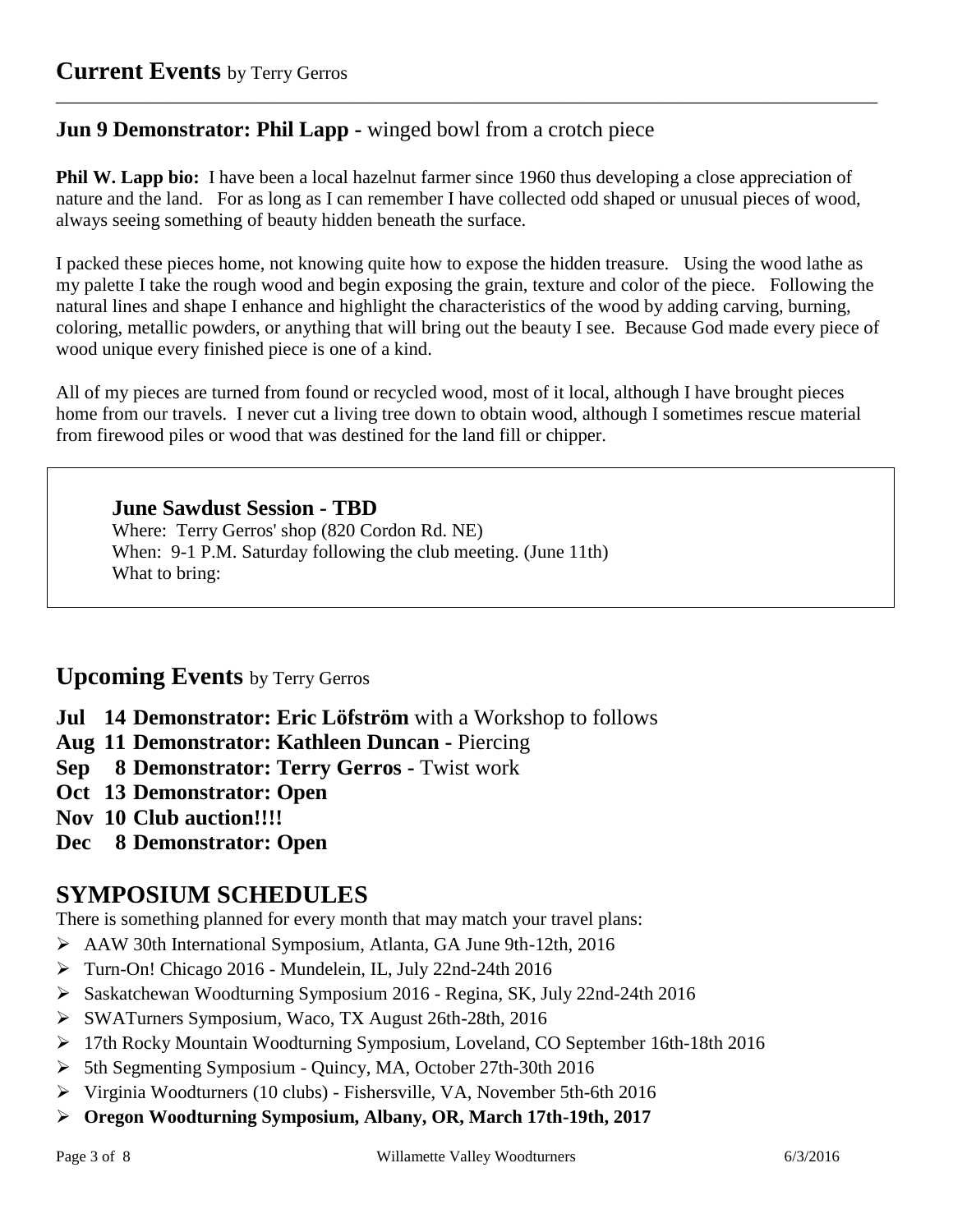# **Club Business**

\_\_\_\_\_\_\_\_\_\_\_\_\_\_\_\_\_\_\_\_\_\_\_\_\_\_\_\_\_\_\_\_\_\_\_\_\_\_\_\_\_\_\_\_\_\_\_\_\_\_\_\_\_\_\_\_\_\_\_\_\_\_\_\_\_\_\_\_\_\_\_\_\_\_\_\_\_\_\_\_\_\_\_\_\_\_\_\_

| <b>May Treasurer's Report</b><br>By Henrik Åberg, Treasurer |            |                           |          |  |  |
|-------------------------------------------------------------|------------|---------------------------|----------|--|--|
| <b>Beginning Balance</b>                                    | \$9,318.51 |                           |          |  |  |
| <b>May Income</b>                                           |            | <b>May Expenses</b>       |          |  |  |
| Raffle                                                      | \$80.00    | Burl copies               | \$2.88   |  |  |
| Glue sale                                                   | \$80.00    | Shop fees                 | \$100.00 |  |  |
| Anchorseal sale                                             | \$44.00    | <b>Stamps</b>             | \$9.35   |  |  |
| <b>Total May Income</b>                                     | \$204.00   | <b>Total May Expenses</b> | \$112.23 |  |  |
| <b>Ending Balance</b>                                       | \$9,410.28 |                           |          |  |  |
|                                                             |            |                           |          |  |  |

**Membership Report**



By Henrik Åberg

We have **14 new members** so far in 2016 with a total of **108** members.

### **The Editor's Corner**

By Henrik Åberg, Burl editor

Please help improve the Burl experience for all club members by submitting your own contribution. We need more contributions for "**What's on my lathe?", "Tip of the month", "Joke of the month"** and more.

\_\_\_\_\_\_\_\_\_\_\_\_\_\_\_\_\_\_\_\_\_\_\_\_\_\_\_\_\_\_\_\_\_\_\_\_\_\_\_\_\_\_\_\_\_\_\_\_\_\_\_\_\_\_\_\_\_\_\_\_\_\_\_\_\_\_\_\_\_\_\_\_\_\_\_\_\_\_\_\_\_\_\_\_\_\_\_\_

**A maximum of two gift certificates per month are given out to the best Burl contributions**!

This month's gift certificate goes to **Terry Gerros.** Thank you!

\_\_\_\_\_\_\_\_\_\_\_\_\_\_\_\_\_\_\_\_\_\_\_\_\_\_\_\_\_\_\_\_\_\_\_\_\_\_\_\_\_\_\_\_\_\_\_\_\_\_\_\_\_\_\_\_\_\_\_\_\_\_\_\_\_\_\_\_\_\_\_\_\_\_\_\_\_\_\_\_\_\_\_\_\_\_\_\_

# **Lichtenberg Pyrography**

Submitted by Terry Gerros

Lichtenberg figures are named after Georg Lichtenberg, a German physicist. They are the natural patterns formed from high voltage electrical discharge. The patterns resulting from electrical discharge are a result of a breakdown of the insulating material, in our case, wood. As the wood begins to breakdown, it forms a carbon trail. The carbon trail becomes a conductor and therefore allows the breakdown of further material. The pattern formed is dependent upon the density and grain pattern of the wood.

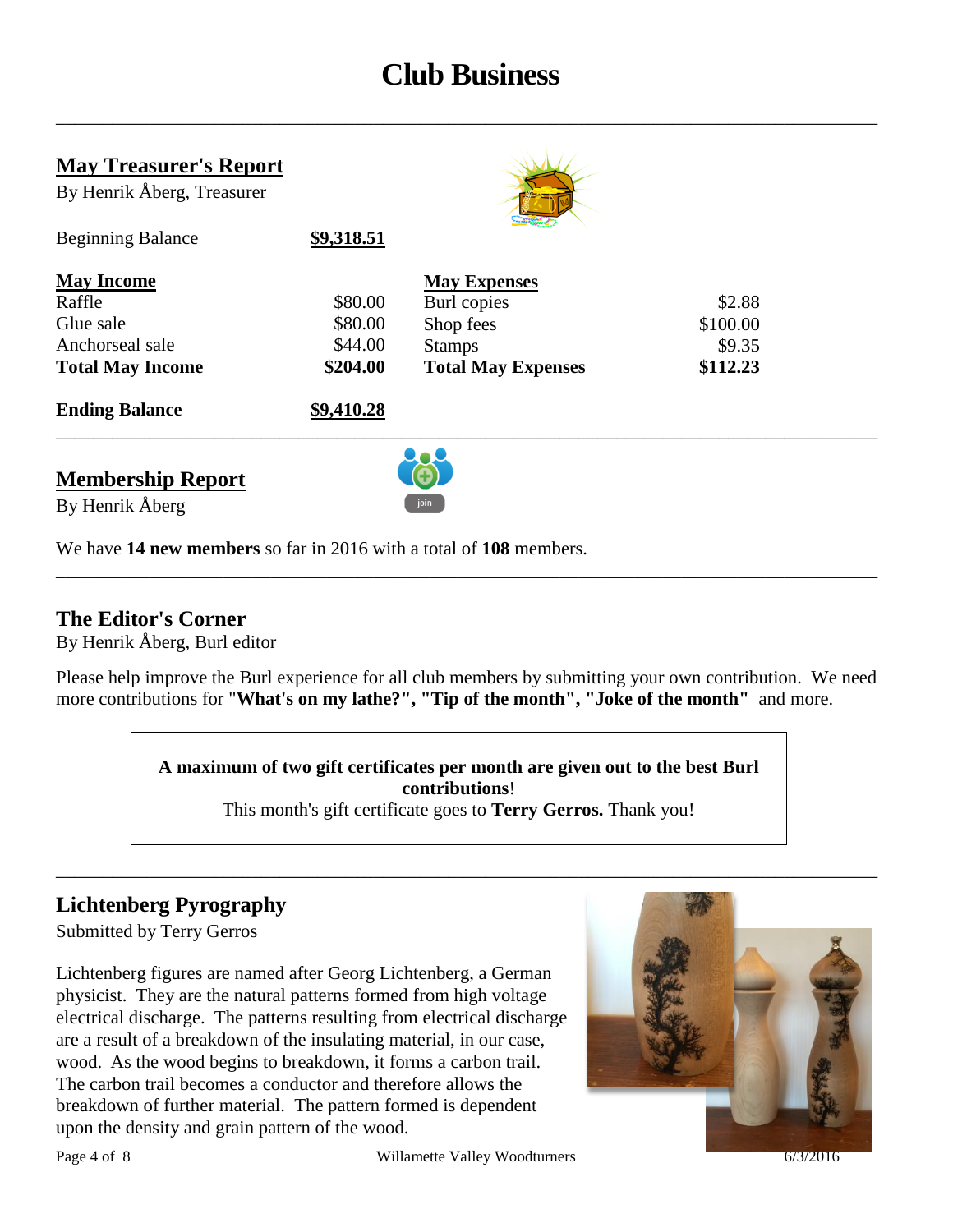

Just hooking up your electric current device to a piece of wood will have no effect, as wood is an insulator. In order for the electrical patterns to develop, there must be a conducting solution placed on the wood to generate an electrical discharge. Many different solutions can be used, however I find that baking soda gives me the patterns I prefer. I've used a salt solution (regular table salt), bleach, club soda and magnesium sulfate (Epsom salts).



What I have found is that both regular salt and bleach solutions will result in a deeper burn and less feathering. Club soda, I'd rather drink and Epsom salts is good for soaking your feet. Regular baking soda (sodium bicarbonate) mixed at 1 tablespoon per cup of water provides me with my favorite patterns. Why the other solutions burn differently is probably due to the conductivity of the other electrolyte. Now, I'm no chemist, but that is my arm chair reasoning.



There are a number of devices you can use to create the electrical current required. I use a transformer which is designed for lighting a neon sign. It runs 12000 volts at 0.3 amps. I've seen video clips of people using a microwave transformer however, you have to wire it correctly. As much as I dislike working with electricity, my preference is to use something already built and all I have to do is hook up some clamps.

Typically, I just brush on the solution, place my clamps, strategically suspend the piece in mid- air and place the clamps where I'd like the current to travel and turn on the transformer. With a little sprits of water, you can to some degree direct the travel of the electrical current. If you put too much solution on the piece, it may take a while for the charge to begin. I also NEVER touch the piece without first insuring the current if off. Since my transformer only has a pull chain, I only know if it is on if the wood is being burned. Therefore, I always, after thinking I've turned the transformer off, place a voltage detector on each lead. You should also unplug it from the wall before handling the piece. I don't know for certain, but it is my understanding that if you touch both lead simultaneously, let's just say you won't have the opportunity to do it again.

Lichtenberg pyrography is a unique way to do some surface enhancement and doesn't require a tremendous amount of skill. It DOES however require you to have developed some common sense about handling electricity. As a child my curiosity lead me ONCE to put a fork into an electrical plug in, needless to say, once in a row was enough. Handling this amount of voltage is something I am triple cautious about when applying the technique. As I told my children, have fun, be safe and make good choices, same goes for Lichtenberg pyrography.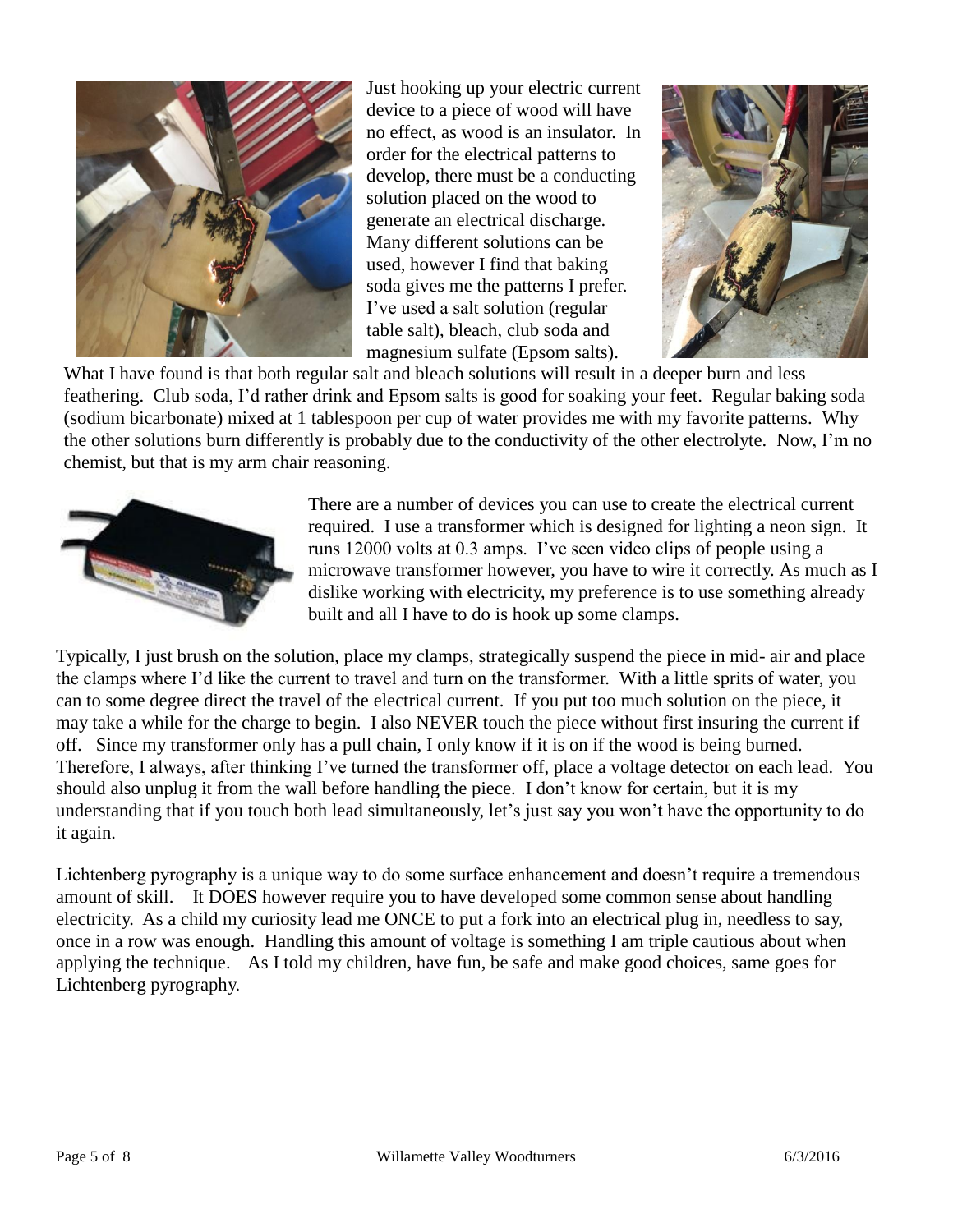## **Wally Dickerson Tool Sale**

There will be a wood and tool sale held at **Dale Larson's place** Saturday, June 25th. Dale's place is located at **5010 SE Regner Rd, Gresham**. His phone number is **503-661-7793**.

Wally bought only the top quality tools and wood. We also have his Oneway 2016 lathe still for sale. Wally's Oneway 2016 lathe was manufactured in 2007. Serial number 2485. This lathe looks brand new. Wally clearly took good care of it. It comes with the following items: 1 1/2hp motor, 17" outboard bed, adjustable legs, Tailstock swinger attachment, two banjos, remote control, and two attached lights. The approximate retail value of the lathe is about \$6800. The family is asking \$5500. And whoever buys it will save shipping costs over having the lathe shipped from Canada. The lathe is in SE Portland.

\_\_\_\_\_\_\_\_\_\_\_\_\_\_\_\_\_\_\_\_\_\_\_\_\_\_\_\_\_\_\_\_\_\_\_\_\_\_\_\_\_\_\_\_\_\_\_\_\_\_\_\_\_\_\_\_\_\_\_\_\_\_\_\_\_\_\_\_\_\_\_\_\_\_\_\_\_\_\_\_\_\_\_\_\_\_\_\_

A partial list of his tools and wood:

- Hollow form and spindle blanks of nice wood
- Lots of hand turning tools
- Mini-Ligno moisture meter
- Air dental drill system
- Lots of Norton sand paper
- Talon and Stronghold chucks and jaws
- Oneway bowl steady rest
- Disk sander
- Trend air shield face mask
- Detail master IV wood burner
- Two bag Jet DC500 dust collector with free stand and port. Asking \$200.
- And all the adaptors and points you would find in a good woodturning shop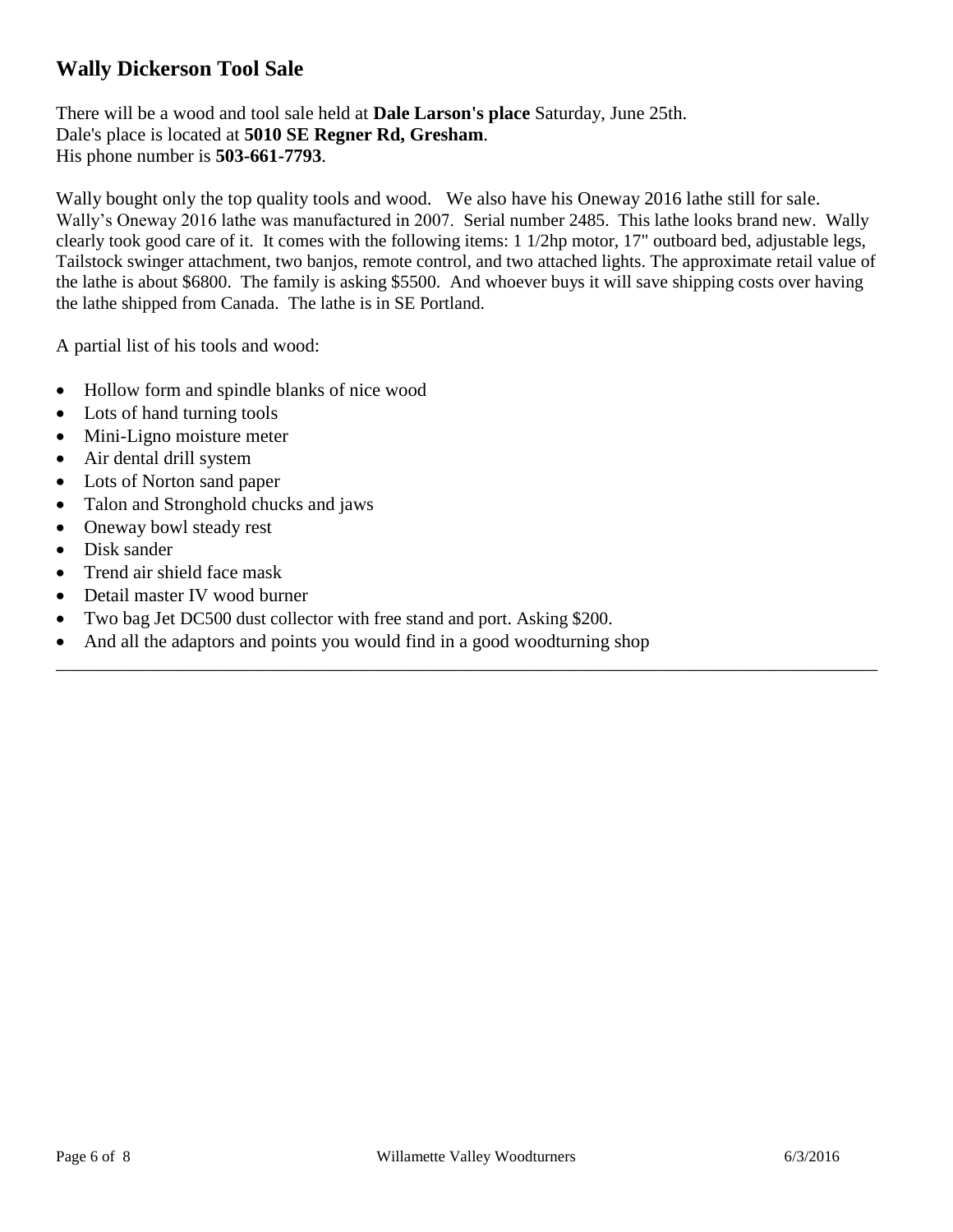# Membership Rewards

## **Library**

A friendly reminder to members with books and/or videos checked out from the library. Please return them at this next meeting.

#### **Wood Gathering**

Sign-up sheets will be available to indicate your availability to help with wood gathering. Anyone who learns of a tree or log that is available to the club should notify Jerry Lelack, (503) 510-1577 or Bob Hutchinson, (503) 508-3279. The intent is to gather wood, process it to usable pieces, store it at the home of Terry Gerros, and then make it available to members. Terry can be reached at (503) 580-5013.

#### **From Terry Gerros**

I am a distributor for Stick Fast CA glue, Sharpfast Sharpening systems, the Holdfast vacuum chucking system and Saburrtooth Carving bits. If you have an interest in these products, give me a call or send me an [email](mailto:gerrost@yahoo.com) for details.

#### **Supplies**

The club purchases a few supplies in bulk and sells it to members at club cost. We routinely have superglue (\$5), black or brown superglue (\$10) accelerator (\$10) and Anchorseal (\$11/gal). The club has a small supply of half round protractors (\$6) used to measure the angle ground on a tool, and depth gauges (\$5). HSS Round Tool Bits rods (1/4" x 8") are also available (\$3). Henrik Åberg will have the resale items available at the meetings, except for Anchorseal which is available through [Jeff Zens.](mailto:jszens@custombuiltfurniture.com)

#### **Club Member Discounts**

- **Craft Supply**: The club's order will be going out on the Monday following our Club Meeting if our order equals or exceeds \$1,000. Craft Supply gives us a 10% discount plus free shipping on all items, and occasional additional discounts on certain other items and quantity purchases. If you order from the sales items, you will receive the club discount in addition to the sale discount, making many items available at very attractive prices. For detailed instruction for ordering see the article in the [November](http://www.willamettevalleywoodturners.com/newsletters/2015_11_WVW_Newsletter.pdf) 2015 Burl. Questions? See [jeffzens@custombuiltfurniture.com.](mailto:jeffzens@custombuiltfurniture.com.)
- Club members are registered with **Klingspor's Woodworking Shop** at [www.woodworkingshop.com](http://www.woodworkingshop.com/)  or 800-228-0000, they have your name and will give you a 10% discount.
- If you show your club card at checkout time to the cashier at **Woodcraft** in Tigard they will give you a 10% discount (June not apply to some machinery).
- **Exotic Wood** is offering a discount of 15% off any orders placed at: [www.exoticwoodsusa.com.](http://www.exoticwoodsusa.com/) (This includes sale items and free shipping on orders over \$300). Use promo code ewusaAAW
- **Gilmer Wood** now offers our club a 10% discount on purchases made there. If you haven't been to Gilmer's, it is well worth the trip to Portland, if only to make your mouth water and make you cry if you leave empty handed.